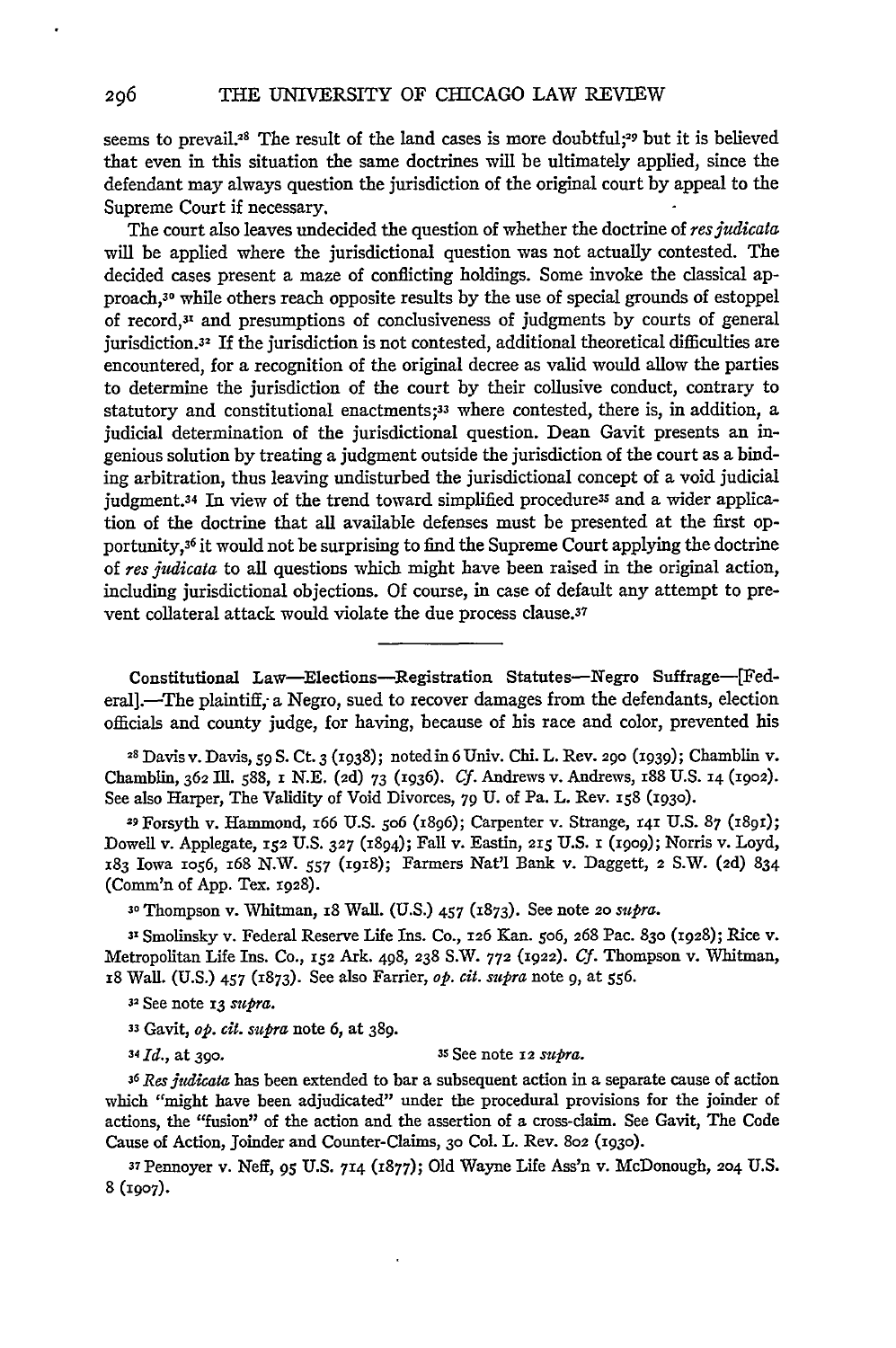registration and thereby his voting at the general election<sup> $\bf{r}$ </sup> of November, **1934**. The plaintiff alleged that the defendants were acting pursuant to a conspiracy and under color of the Oklahoma registration statute, $^2$  which, he contends, violates the Fourteenth and Fifteenth Amendments, and the laws enacted pursuant thereto,3 and the Constitution of Oklahoma, **by** reason of its attempt to resuscitate the unconstitutional Oklahoma "grandfather clause."4 This registration law, enacted in **1916** after the "grandfather clause" was declared unconstitutional, provides for automatic registration without application of all who voted in the general election of November, **1914,s** when the "grandfather clause" was still determinative of the right to vote. **All** other electors, qualified before May, 1916, must make personal application during a single ten-day period in **1916** or be forever disfranchised. The plaintiff, qualified in zgro, did not vote in November, **1914,** nor register in 1916. Therefore, on later application in **1934,** the defendant-registrar refused to register the plaintiff. On appeal from a judgment on a directed verdict for the defendants, *held,* affirmed. There is nothing on the face of the statute, the court said, to indicate discrimination. Further, the plaintiff's failure to pursue his statutory remedy in the state courts precludes relief in the federal courts.<sup>6</sup> Lane v. Wilson et al.7

Neither the Constitution nor the Amendments confer the right to vote, even at federal elections, on a citizen of the United States.8 But the Fifteenth Amendment does confer a right on all citizens to be free from discrimination "on account of race, color, etc."9 and as to federal elections, the right to vote, though determined **by** state law, is derived from the Constitution and laws of the United States.<sup>10</sup> Although the Fifteenth Amendment gives Congress power to enforce its provisions **by** appropriate legislation, the Supreme Court has restricted this power according to the principles established under the Fourteenth Amendment. Thus, Congress may not legislate against action by private individuals, but only against state action.<sup>11</sup> Hence, under federal statutes, $<sup>12</sup>$  state election officials who, conforming to a state statute violative</sup>

**I** Since Representatives to Congress were to be elected the election becomes to that extent a federal election.

2 Okla. Stat. **x931,** § **5651** *et seq.*

**<sup>3</sup>**Rev. Stat. 1878, § z979, 8 U.S.C.A. § **43** (1927); Rev. Stat. 1878, § **2004,** 8 U.S.C.A. **§ 31 (1927).**

4 Okla. Const. art. **3,** § 4a, declared unconstitutional in Guinn v. United States, **238** U.S. **<sup>347</sup>**(x915), overruling Atwater v. Hassett *et al.,* **27** Okla. **292, iii** Pac. **802** (1io).

*s* Okla. L. **I916, c. 24,** § **4;** Okla. Stat. **1931,** § 5654.

**6** Citing Trudeau v. Barnes, **65** F. **(2d) 563** (C.C.A. 5 th **1933),** *cert. denied* **290** U.S. 659 **(1933).**

**<sup>7</sup>98** F. (2d) 98o (C.C.A. ioth **1938),** *cert. granted* **59 S.** Ct. **249** (1938).

SMinor v. Happersett, **21** Wall. (U.S.) 162, **171** (1874); Pope v. Williams, **193** U.S. **621, 632 (1904).**

**9** United States v. Reese, **92 U.S.** 214, **218** *(1875);* United States v. Cruikshank *et* a., **92** U.S. 542, 555 (1875). *Cf.* Neal v. Delaware, **io3** U.S. **370,** 389 (88o); *Ex parte* Yarbrough, **11o** U.S. 651, **665** (1884). See also Matthews, Legislative and Judicial History of the Fifteenth Amendment 97-107 **(i9o9).**

**<sup>10</sup>***Ex parte* Yarbrough, iro U.S. 651, 663 (1884); Wiley v. Sinlder, **197** U.S. **58,** 63 **(I9oO).**

**,** James v. Bowman, **io** U.S. **127 (9o3).**

"See statutes cited note **3** *supra.*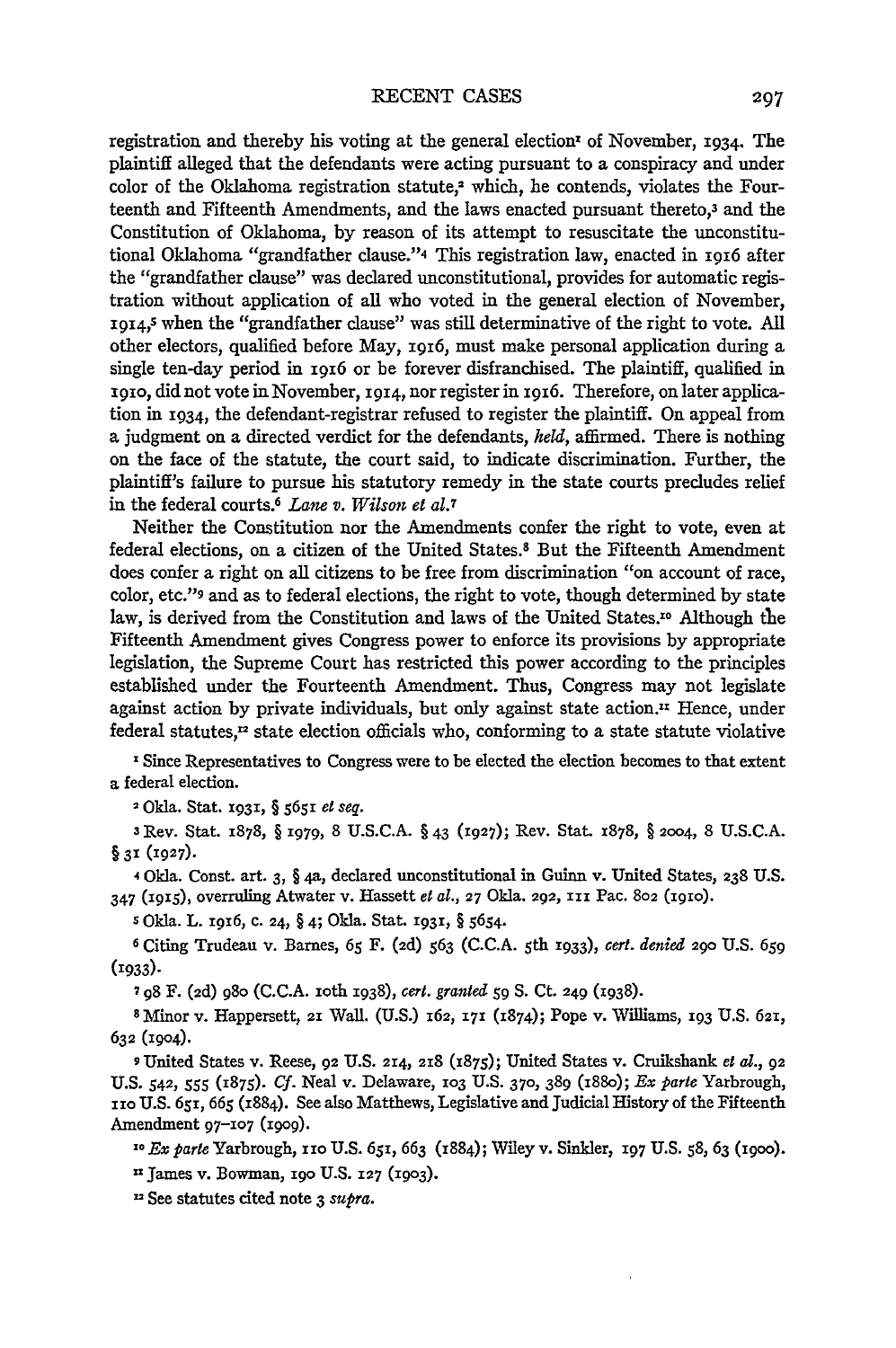of the Fifteenth Amendment, deprive a qualified Negro of the right to vote, are liable to such citizen for the resulting damages. $13$  The officer is still considered to be acting for the state though the supposed authorization for his conduct prove unconstitutional.<sup>74</sup> Unless this were done, the Fifteenth Amendment would be reduced to empty words.

Another serious restriction on the Fifteenth Amendment and the laws pursuant thereto is the court-imposed requirement that the discrimination complained of be *solely* on account of race, color, etc.'s As a result only the more direct attempts at race discrimination can be successfully challenged as violating the Fifteenth Amendment.<sup>16</sup> Such disfranchising devices as the poll tax, literacy and understanding tests,<sup>17</sup> residence and property requirements, complicated registration procedure, required presentation of registration certificates or tax receipts,<sup>18</sup> and disqualification for petty larceny, wife-beating, etc.--all consciously directed at the Negro's illiteracy, frequent migrations, carelessness, and low economic and social status-have not been stricken down under the Fifteenth Amendment due to their apparent application to some poor and illiterate whites as well.19 A specific example of this is the instant case. The Oklahoma registration statute, the court held, did not violate the Fifteenth Amendment because on its face it did not discriminate solely between white and Negro voters. "There were probably also some whites who were qualified to vote at the **1914** election who did not vote. They were on the same footing as to registration as were the qualified Negroes."<sup>20</sup> But lack of discrimination on the face of the statute is n6t sufficient to sustain it. In the "grandfather clause" cases the court laid down the rule that the Amendment has been violated even when the racial discrimination only

**'3** Wiley v. Sinkler, **179** U.S. **58** (igoo); Myers v. Anderson, **238** U.S. 368 **(I9IS);** Nixon v. Herndon, **273** U.S. 536 **(X927).** Note that the doctrine of Hans v. Louisiana, x34 U.S. **I** (i89o), is avoided because suit is against the officer individually.

X4 Ex *parte* Virginia, **100** U.S. **339,** 346 (1879); C.B. and Q. R.R. Co. v. Chicago, 166 U.S. **226,** 234 **(1897).** *Cf.* Virginia v. Rives, **100** U.S. 313,321, **334** (1879); Poindexter v. Greenhow, **114 U.S. 270, 285** (1884).

**Is** United States v. Reese *et al.,* **92** U.S. **214** (1875); United States v. Cruikshank *et al.,* **<sup>92</sup> U.S.** 542, **556** (1875); Williams v. Mississippi, **170 U.S. 213** (I898); James v. Bowman, **i9o U.S.** 127, **139 (1903).**

**x6** Guinn v. United States, **238 U.S. 347** (1915); Myers v. Anderson, **238 U.S.** 368 **(i915).**

**<sup>17</sup>**Note Okla. Stat. **1931,** § 5657. "Each qualified elector in this State may be required to make oath that he is a qualified elector in such precinct, and shall answer *under oath any queslions touching his qualifications as an elector* and give under oath the information required to be contained in a registration certificate.... **"**

**IS** Note Okla. Stat. **1931,** § **5662.** "The precinct election board when any elector shall offer to vote may demand his registration certificate **......"** In addition this section gives the election officials power to refuse a vote if the registration certificate and the register do not correspond, or if the one seeking to vote cannot satisfy the board that he is the person described in the certificate.

**1** Williams v. Mississippi, **170** U.S. **213, 222 (x898).** For an excellent treatment of this problem see Lewinson, Race, Class, and Party 63-68, 79-97, **101-124 (1932)** (Appendix **II** contains a comprehensive collection of the election laws of twelve Southern States); also Salt, American Parties and Elections c. **II,** esp. **36-53 (1927);** Harris, Registration of Voters in the United States **157, 203, 312 (1929).**

**20** Lane v. Wilson, **98** F. **(2d)** 98o, 984 **(C.C.A.** ioth **1938).**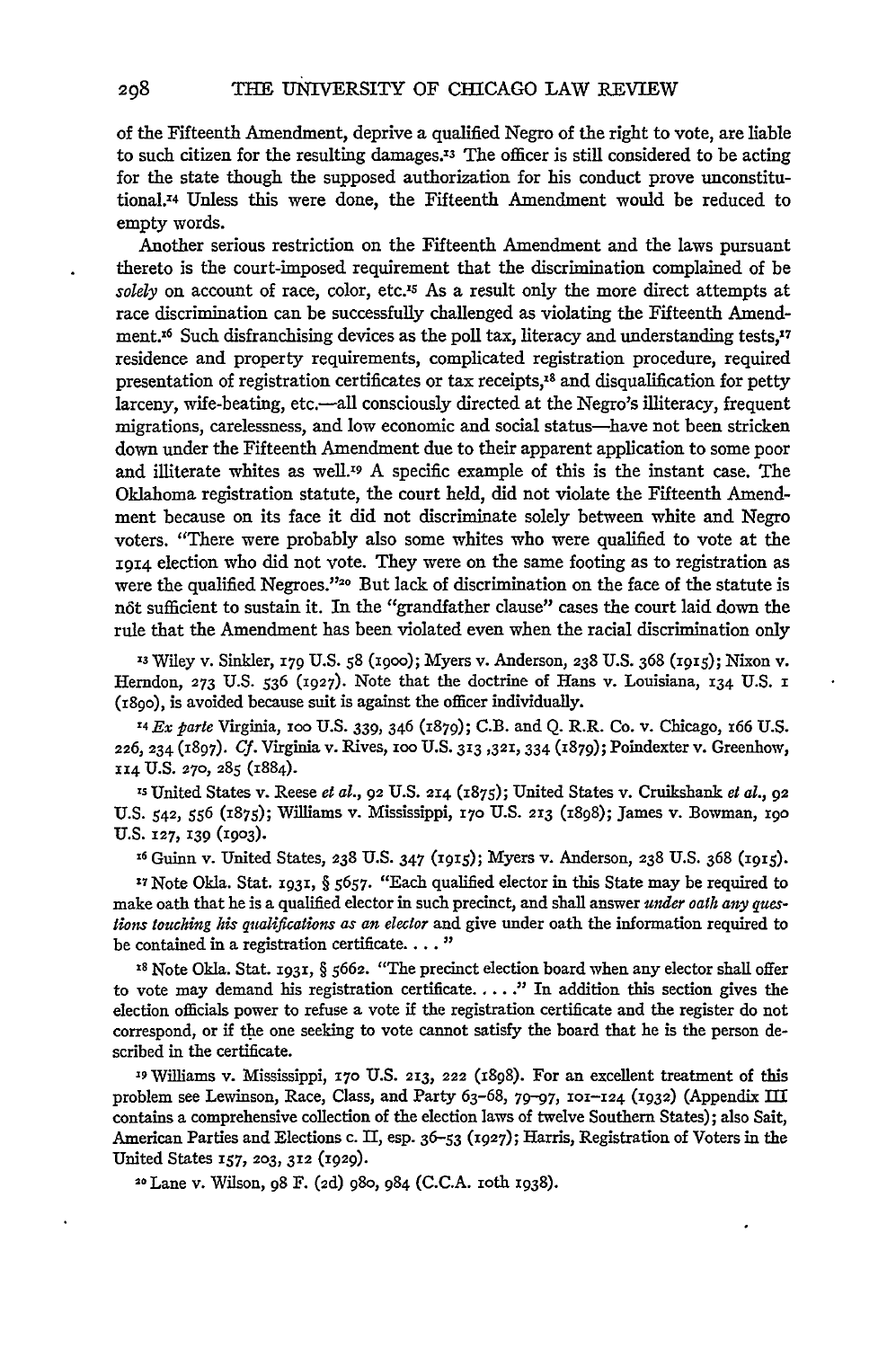becomes apparent after reading the words in the light of actual facts.<sup>21</sup> Since the Oklahoma statute discriminates between those who voted ft the **1914** election and those who did not vote in **1914,** when the unconstitutional "grandfather clause" was still in force against the Negroes, it is within the rule, unless the fact that a few whites were also affected is strong enough to bring the act within the classification of "legal" disfranchising devices. By considering the effect of the statute in actual operation its complete discrimination against the Negro and lack of discrimination against whites would have been obvious.22 Resort to actual administration in preference to speculation as to probable effect is expressly sanctioned in the leading case of *Yick Wo v. Hopkins.23*

An equally strong objection to this registration statute can be made under the Fourteenth Amendment. It may be argued that the classification is very unequal. All who voted in the **1914** election are automatically registered while those qualified in **'914,** but not voting, are given a *single* ten day period in which to register.4 While reasonable classification is permissible, arbitrary distinctions without some substantial basis or reason of public policy cannot be imposed, as they deny equal protection.'s Further, since the right to vote has been held to be of substantive value, for the illegal denial of which damages may be awarded, it may be considered a property right. Thus, a deprivation of this right by arbitrary classification might also be taking property without due process of law.<sup>26</sup>

Unreasonable regulations of the elective franchise are also objectionable on state constitutional grounds, since they deny or abridge the right to vote given by the constitution.27 The Oklahoma constitution confers the right to vote on citizens having specified qualifications.28 Even though permission to enact a registration law is granted by the constitution, as in Oklahoma,<sup>29</sup> still that law must be reasonable, uniform, and impartial, and not directly or indirectly intended to abridge the right to vote. 30 A Michigan statute providing only five days to register each year was held

" See cases cited in note 16 *supra.*

<sup>22</sup> See 15th Census of United States, v. 3, pt. 2, 603, where table 21 shows the Negro population of the county of the plaintiff's residence to be 6,753. The registration records of Wagoner County, Oklahoma, v. i and **2,** show two Negroes registered during the period 1916-36 (as cited in Transcript of Record of instant case).

*23* **i8** U.S. 356, **373** (1886); also see Mills v. Green, **67** Fed. 818, 830 (C.C. S.C. 1895), reversed on other grounds in 69 Fed. 852 (C.C.A. 4th x895), and appeal dismissed in 159 U.S. 651 (1895). *Cf* .Williams v. Mississippi, **I 70** U.S. 213 (i898), distinguished by Matthews, *op. cit. supra* note 9, at **122.**

**'4** Except for those who can show absence, illness, or unavoidable misfortune, who may register "at any time after the tenth day of May, **z96,** up to and including the thirtieth day of June, z96 **..... "** Okla. Stat. **1931,** § **5654.**

2s Yick Wo v. Hopkins, 1i8 U.S. 356, **370** (i886); Southern Ry. Co. v. Greene, **26** U.S. **400, 417 (I9IO);** Truax v. Corrigan, **257 U.S. 312,** 337 **(1921).**

**2** Willoughby, Constitutional Law 638 **(2d** ed. X929).

**27** Capen v. Foster, *12* Pick. (Mass.) 485, 489 (1832); also *2* Cooley, Constitutional Limitations **1370** (8th ed. **1927)** cases cited note **2.**

<sup>28</sup> Okla. Const. art. 3, § **I** and art. 1, § 6.

**"9** Okla. Const. art. 3, § *6.*

**<sup>30</sup>**Morris *e al.* v. Powell, **125** Ind. 28I, **290, 25** N.E. **22X, 223** (i89o); Pope v. Williams, 98 **Md. 59,** 66, **56** Atl. 543, 545 **(I9O3),** aff'd **193 U.S.** 621 **(1904).**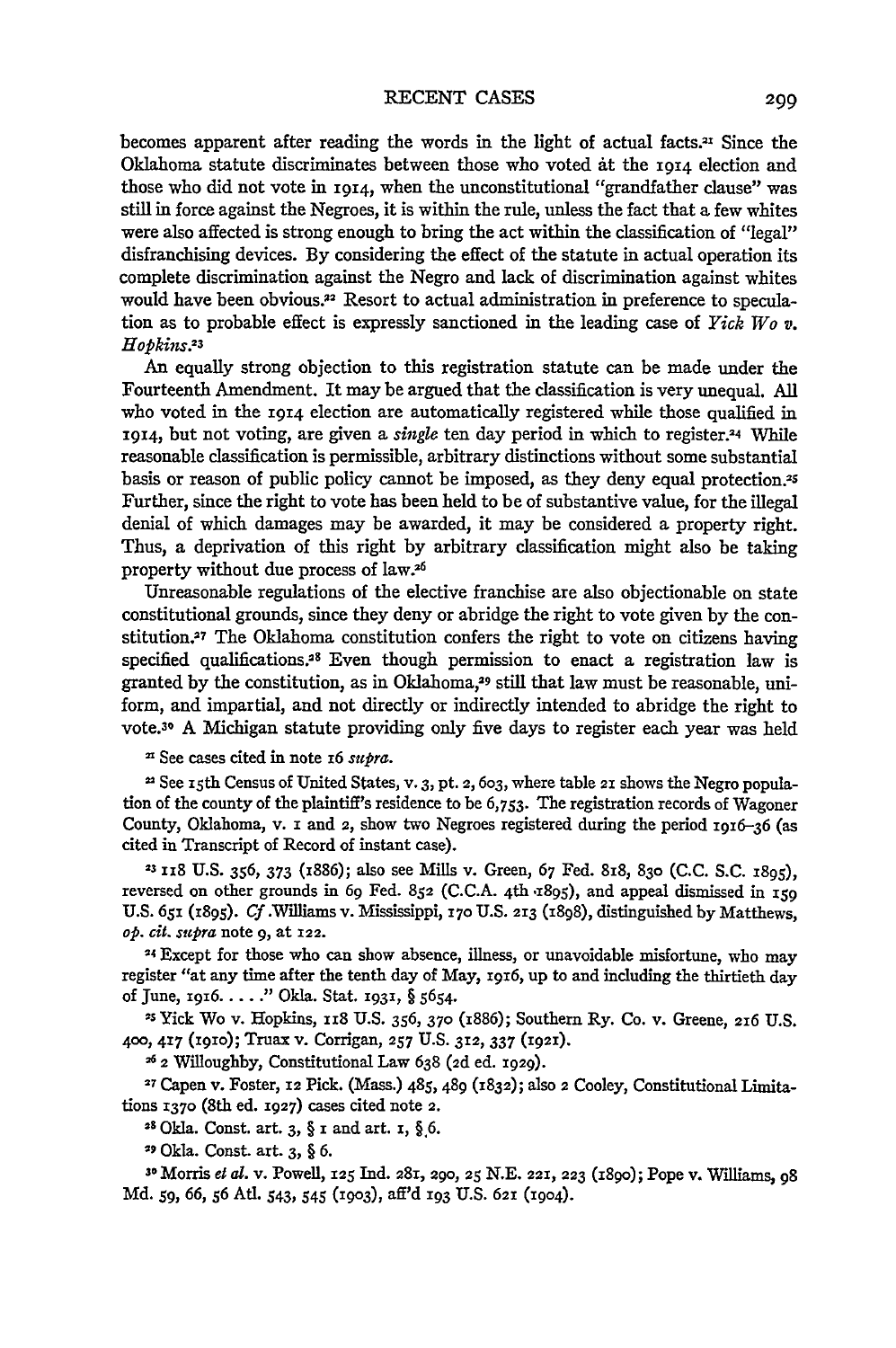unconstitutional.3r The Oklahoma act gives but ten days during the voter's life. This state question was properly before the court in the instant case since the constitutionality of this particular statute has never been passed on **by** the supreme court of Oklahoma.32

If the United States Supreme Court should hold the instant act unconstitutional on any of the aforementioned grounds, the question of separability arises. The objectionable sections appear to be so integral a part of the entire registration scheme that it must stand or fall as a unit. Striking out both the sections objected to **by** the plaintiffs3 would not rectify the statute. Registration of a voter such as Lane **still** could not be accepted under the only other appropriate section, since that section is limited to "any person who may become qualified **...** after **...** May, 1916."34 Lane was qualified in igio. To remove all objection would entail a more extensive revision than the Court customarily attempts. Striking down the entire act leaves only the constitutional provisions<sup>35</sup> as determinative of the right to vote. This raises a neat jurisdictional problem. If there was no registration requirement, was any damage suffered for the refusal to register? Or must the plaintiff show a denial of the right to vote before obtaining damages? In a like situation where the plaintiff asked an injunction to compel his registration the Supreme Court refused to take jurisdiction on the ground that to grant the injunction would make the court a party to an unlawful scheme.3<sup>6</sup> These objections should not apply against an action at law, but a court seeking to avoid the delicate Negro question might employ them.37 Such a decision would be directly in the teeth of the ruling that a plaintiff may not challenge the constitutionality of a registration statute without having sought to register.38 In analogous situations it has been held that the law will not require a citizen to undergo risk of criminal prosecution39 to test the constitutionality of a statute.40

The circuit court suggested another jurisdictional ground for dismissing the casethe plaintiff's failure to use the statutory remedy of appeal to the state courts. The only support for this view is a recent fifth circuit decision<sup>41</sup> whereas there is strong au-

**3P** Att'y General v. Detroit, **78** Mich. 545, 44 N.W. 388 (z889). *Accord:* Monroe v. Collins, **17** Ohio St. **666** (1867); Daggett v. Hudson, 43 Ohio St. **548,** 3 **N.E. 538 (x885);** State v. Corner, 22 Neb. **265, 34** N.W. 499 (1887).

| <sup>32</sup> Davis v. Wallace, 257 U.S. 478, 482 (1922). | <sup>34</sup> Okla. Stat. 1931, § 5659.    |
|-----------------------------------------------------------|--------------------------------------------|
| <sup>33</sup> Okla. Stat. 1931, §§ 5654, 5657.            | <sup>35</sup> Okla. Const. art. $3, \S$ I. |

**<sup>36</sup>**Giles v. Harris, **189 U.S.** 475, **487 (1903)** (note that Holmes, **J.,** reserves judgment as to the applicability of these objections to an action at law). Also see Matthews *op. cit. supra* note **9,** at **125.**

**<sup>37</sup>Mills** v. Green, **69 Fed. 852 (C.C.A.** 4th **1895)** on appeal **159 U.S. 6,i (I895);** Jones v. Montague, **194 U.S. 147 (19o4).** Also note how the Supreme Court evaded race questions under the Fourteenth Amendment. Collins, Fourteenth Amendment and the Negro Race Question, 45 Am. Law. Rev. 830 (1911).

**<sup>38</sup>**Wiley v. Sinkler, 179 **U.S. 58, 66** (iioo).

**39 In** Oklahoma illegal voting is a felony. Okla. Stat. **1931,** § 5842. Also the Const. art. 3, § **6** prohibits voting by one not registered. See Munger *et al.* v. Town of Watonga, io6 Okla. 78, **233 Pac. 211** (1925) (vote of an unregistered voter is void).

*40 EX parte* **Young** 209 U.S. **123,** 146-148 **(igo8).**

41 Trudeau v. **Barnes,** *65* F. (2d) **563 (C.C.A.** 5th 1933).